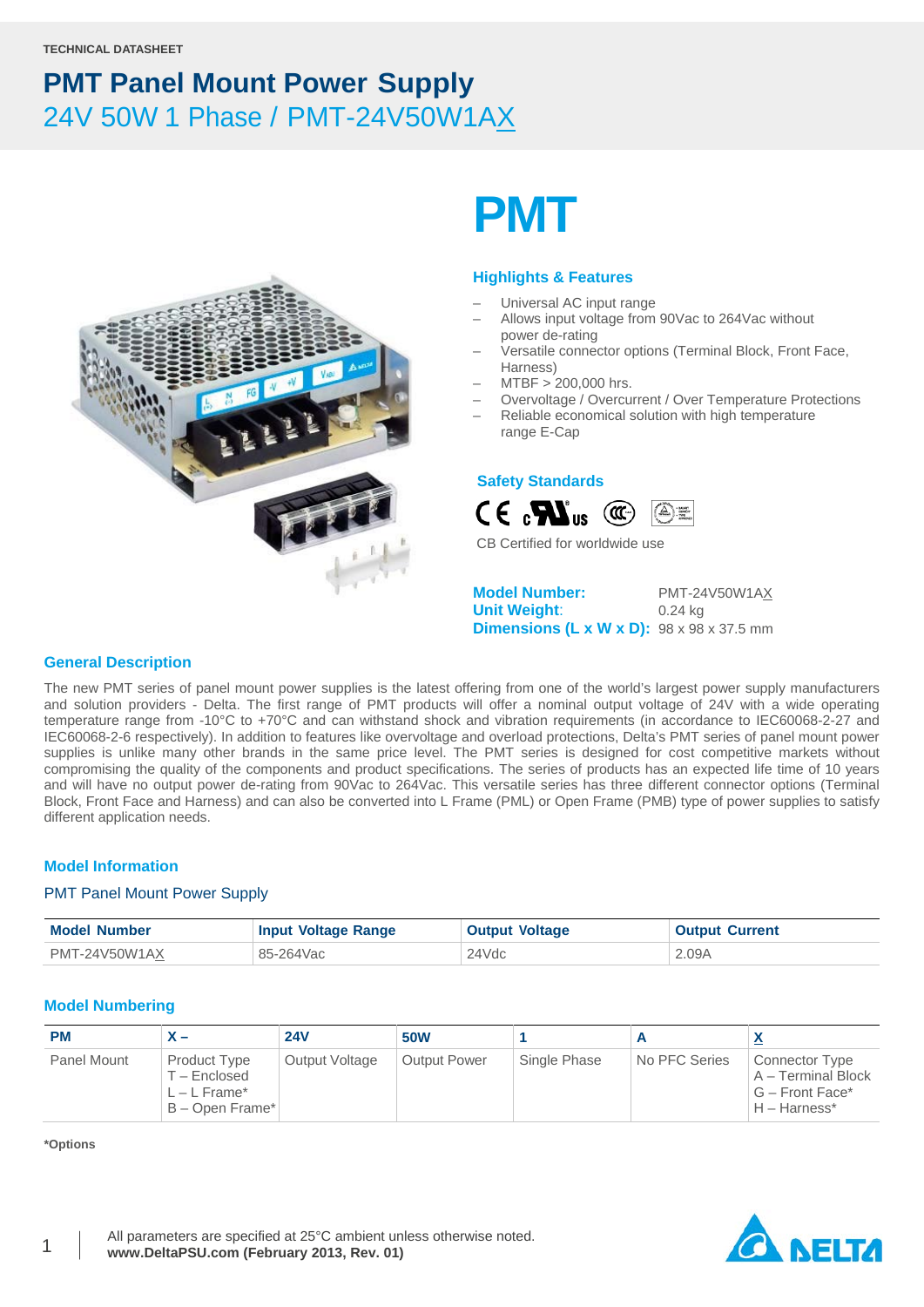### **Specifications**

### Input Ratings / Characteristics

| Nominal Input Voltage   | 100-240Vac                             |
|-------------------------|----------------------------------------|
| Input Voltage Range     | 85-264Vac                              |
| Nominal Input Frequency | 50-60Hz                                |
| Input Frequency Range   | 47-63Hz                                |
| Input Current           | $<$ 1.10A @ 115Vac, $<$ 0.65A @ 230Vac |
| Efficiency at 100% Load | $> 86.0\%$ @ 115Vac & 230Vac           |
| Max Inrush Current      | $<$ 30A @ 115Vac, $<$ 60A @ 230Vac     |
| Power Factor            | Conform to EN61000-3-2                 |
| Leakage Current         | $<$ 1mA @ 240Vac                       |
|                         |                                        |

### Output Ratings / Characteristics

| Nominal Output Voltage                                | 24Vdc                                                                       |
|-------------------------------------------------------|-----------------------------------------------------------------------------|
| Output Voltage Tolerance                              | $\pm$ 2% (initial set point tolerance from factory)                         |
| Output Voltage Adjustment Range                       | 22-28Vdc                                                                    |
| <b>Output Current</b>                                 | 2.09A                                                                       |
| <b>Output Power</b>                                   | 50W                                                                         |
| Line Regulation                                       | $0.5\%$ typ. ( $\circledR$ 85-264Vac input, 100% input)                     |
| Load Regulation                                       | $<$ 1% typ. (@ 85-264Vac input, 0-100% input)                               |
| PARD (20MHz)                                          | < 100mVpp @ $0^{\circ}$ C to 50 $^{\circ}$ C,<br>< 150mVpp $@ -10°C$ to 0°C |
| <b>Rise Time</b>                                      | < 30ms @ nominal input (100% load)                                          |
| Start-up Time                                         | < 2500ms @ nominal input (100% load)                                        |
| Hold-up Time                                          | > 16.7ms @ 115Vac                                                           |
| Dynamic Response (Overshoot & Undershoot O/P Voltage) | $\pm$ 5% @ 0-100% load (Slew Rate: 0.1A/ $\mu$ S)                           |
| Start-up with Capacitive Loads                        | 8,000µF Max                                                                 |

### **Mechanical**

| Case Chassis           | Aluminium                    |
|------------------------|------------------------------|
| Case Cover             | <b>SGCC</b>                  |
| Dimensions (L x W x D) | 98 x 98 x 37.5 mm            |
| Unit Weight            | $0.24$ kg                    |
| Indicator              | Green LED (DC OK)            |
| <b>Cooling System</b>  | Convection                   |
| Terminal               | Refer to the Table on Page 7 |
| Wire                   | Refer to the Table on Page 7 |

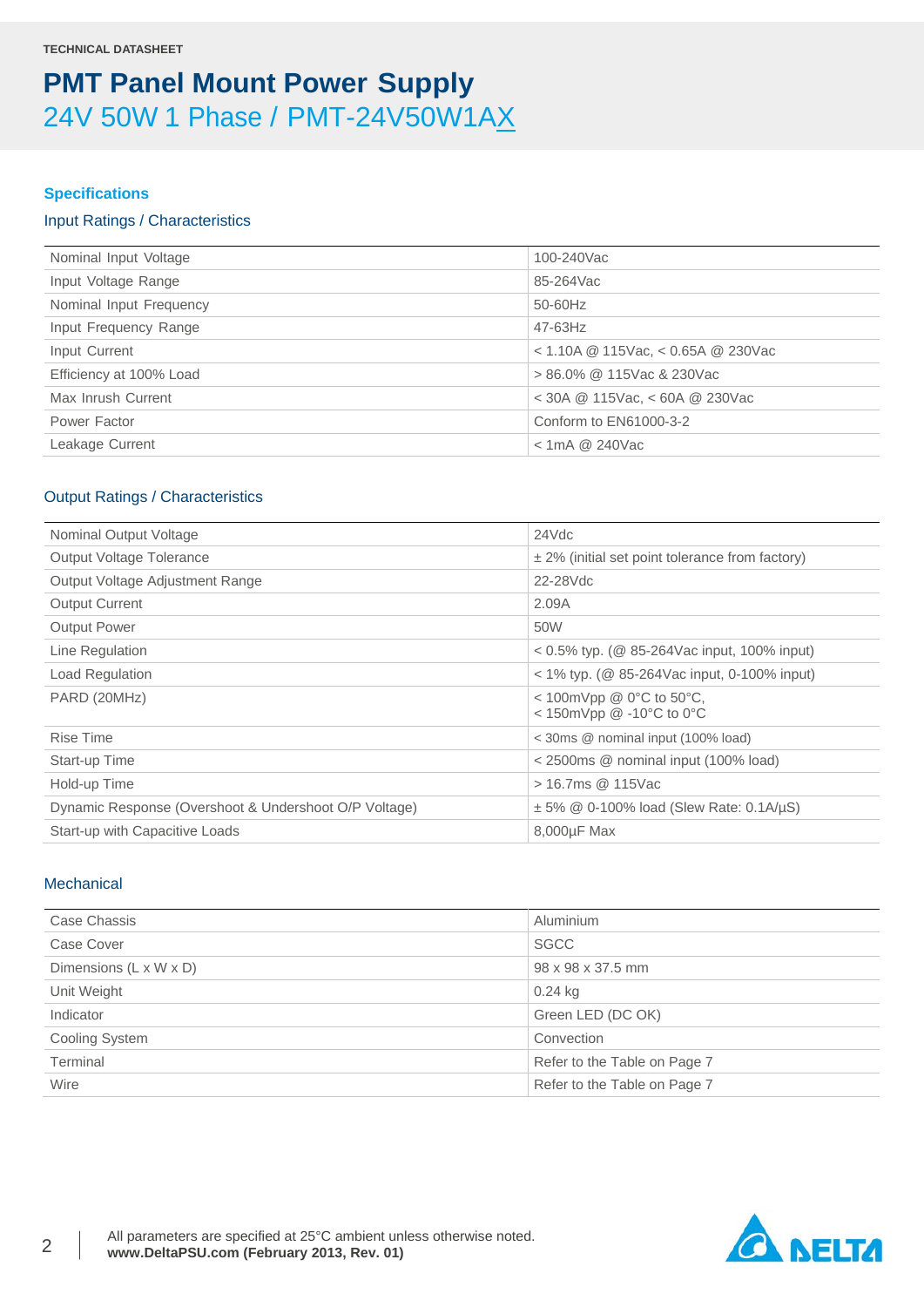### Environment

| Surrounding Air Temperature | $-10^{\circ}$ C to $+70^{\circ}$ C<br>Operating                                                         |
|-----------------------------|---------------------------------------------------------------------------------------------------------|
|                             | $-25^{\circ}$ C to $+85^{\circ}$ C<br>Storage                                                           |
| Power De-rating             | $> 50^{\circ}$ C de-rate power by 2.5% / $^{\circ}$ C                                                   |
| <b>Operating Humidity</b>   | < 95% RH (Non-Condensing)                                                                               |
| <b>Operating Altitude</b>   | 5.000 Meters                                                                                            |
| Shock Test (Non-Operating)  | IEC60068-2-27, 50G for a duration of 11ms,<br>3 times per direction, 18 times in total                  |
| Vibration (Non-Operating)   | IEC60068-2-6, 10Hz to 55Hz @ 50m/S <sup>2</sup> (5G peak);<br>90 min per axis for all X, Y, Z direction |
| <b>Pollution Degree</b>     | 2                                                                                                       |

### **Protections**

| Overvoltage                     | < 32V, ±10%, SELV Output, Hicc-up Mode,<br>Non-Latching (Auto-Recovery)     |
|---------------------------------|-----------------------------------------------------------------------------|
| Overload / Overcurrent          | > 120% of rated load current, Hicc-up Mode,<br>Non-Latching (Auto-Recovery) |
| Over Temperature                | Non-Latching (Auto-Recovery)                                                |
| <b>Short Circuit</b>            | Hicc-up Mode, Non-Latching<br>(Auto-Recovery when the fault is removed)     |
| <b>Protection Against Shock</b> | Class I with PE* connection                                                 |

\*PE: Primary Earth

### Reliability Data

| MTBF                   | $> 200,000$ hrs.                            |
|------------------------|---------------------------------------------|
| Expected Cap Life Time | 10 years (115Vac & 230Vac, 50% load @ 40°C) |

### Safety Standards / Directives

| <b>Electrical Safety</b>              | TUV Bauart to EN60950-1, UL/cUL recognized to<br>UL60950-1 and CSA C22.2 No. 60950-1, CB scheme to<br>IEC60950-1, CCC to GB4943 |
|---------------------------------------|---------------------------------------------------------------------------------------------------------------------------------|
| ITE.                                  | IEC/EN/UL 60950-1                                                                                                               |
| <b>CE</b>                             | In conformance with EMC Directive 2004/108/EC and<br>Low Voltage Directive 2006/95/EC                                           |
| Material and Parts                    | RoHS Directive 2011/65/EU Compliant                                                                                             |
| Galvanic Isolation<br>Input to Output | 3.0KVac                                                                                                                         |
| Input to Ground                       | 1.5KVac                                                                                                                         |
| Output to Ground                      | 0.5KVac                                                                                                                         |

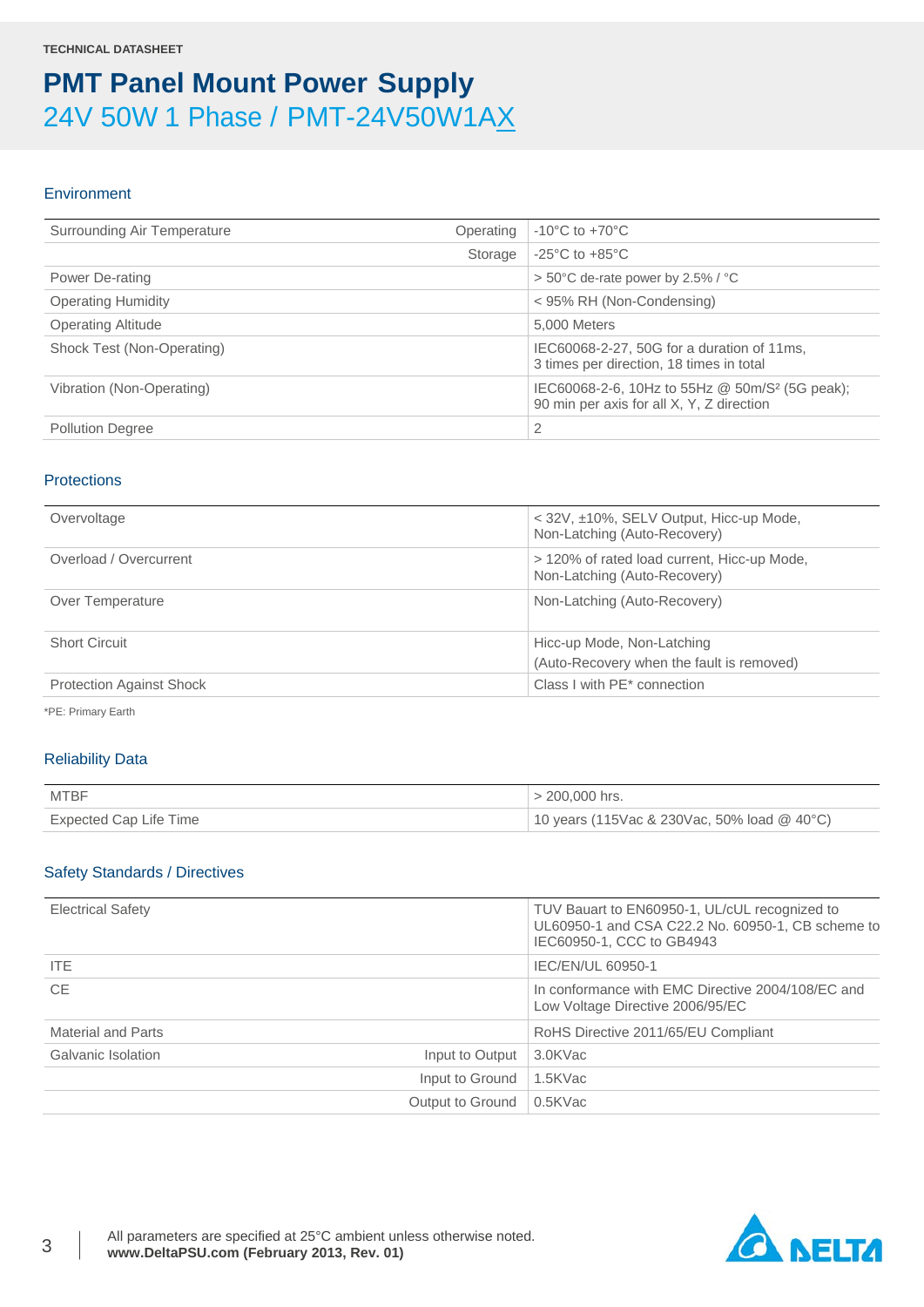### EMC

| EMC / Emissions                          |               | CISPR22, EN55022, FCC Title 47: Class B                                                             |
|------------------------------------------|---------------|-----------------------------------------------------------------------------------------------------|
| Immunity to                              |               |                                                                                                     |
| Electrostatic Discharge                  |               | IEC61000-4-2 Level 4 Criteria $A^{1}$<br>Air Discharge: 15kV<br>Contact Discharge: 8kV              |
| <b>Radiated Field</b>                    | IEC61000-4-3  | Level 3 Criteria $A^{1}$<br>80MHz-1GHz, 10V/M with 1kHz tone / 80% modulation                       |
| <b>Electrical Fast Transient / Burst</b> | IEC61000-4-4  | Level 3 Criteria $A^{1}$<br>2kV                                                                     |
| Surge                                    | IEC61000-4-5  | Level 3 Criteria $A^{1}$<br>Common Mode <sup>2)</sup> : 2kV<br>Differential Mode <sup>3</sup> : 1kV |
| Conducted                                | IEC61000-4-6  | Level 3 Criteria $A^{1}$<br>150kHz-80MHz, 10Vrms                                                    |
| Power Frequency Magnetic Fields          | IEC61000-4-8  | Criteria $A^{1}$<br>10A/Meter                                                                       |
| <b>Voltage Dips</b>                      | IEC61000-4-11 | 100% dip; 1 cycle (20ms); Self Recoverable                                                          |
| Low Energy Pulse Test (Ring Wave)        | IEC61000-4-12 | Level 3 Criteria $A^{1}$<br>Common Mode <sup>2)</sup> : 2kV<br>Differential Mode <sup>3</sup> : 1kV |
|                                          |               |                                                                                                     |

1) Criteria A: Normal performance within the specification limits

2) Asymmetrical: Common mode (Line to earth)

3) Symmetrical: Differential mode (Line to line)

### **Block Diagram**



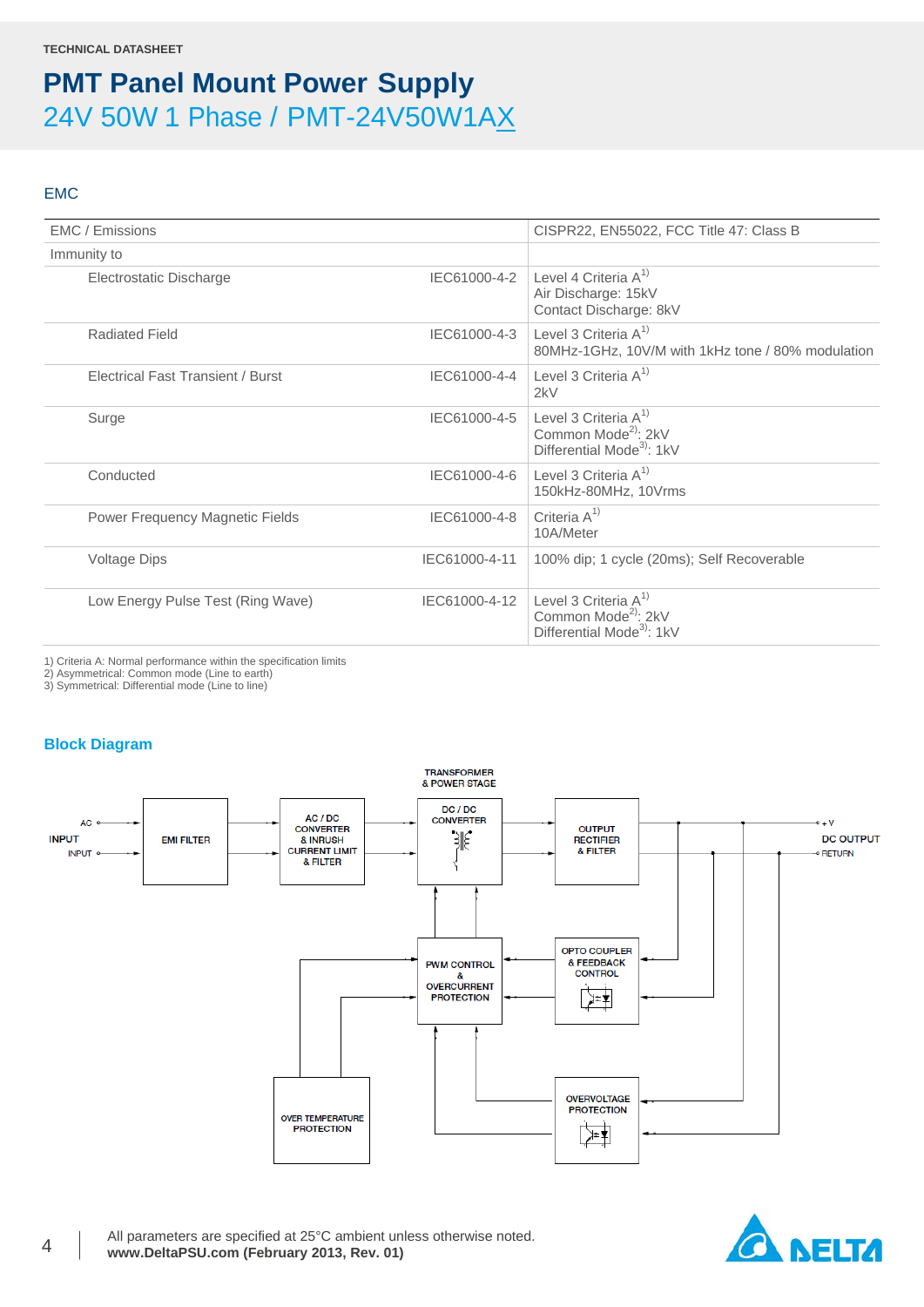### **Dimensions**

**L x W x D:** 98 x 98 x 37.5 mm



### **Engineering Data**



**Fig. 1 De-rating for Vertical and Horizontal Mounting Orientation** > 50°C de-rate power by 2.5% / °C

- 1. Power supply components may degrade, or be damaged, when the power supply is continuously used outside the shaded region, refer to the graph shown in Fig. 1.
- 2. If the output capacity is not reduced when the surrounding air temperature >50°C, the device will run into Over Temperature Protection. When activated, the output voltage will go into bouncing mode and will<br>recover when the surrounding air recover when the surrounding air temperature is lowered or the load is reduced as far as necessary to keep the device in working condition.
- 3. In order for the device to function in the manner intended, it is also necessary to keep a safety distance of 20mm with adjacent units while the device is in operation.
- 4. Depending on the surrounding air temperature and output load delivered by the power supply, the device can be very hot!
- 5. If the device has to be mounted in any other orientation, please do not hesitate to contact **info@deltapsu.com** for more details.

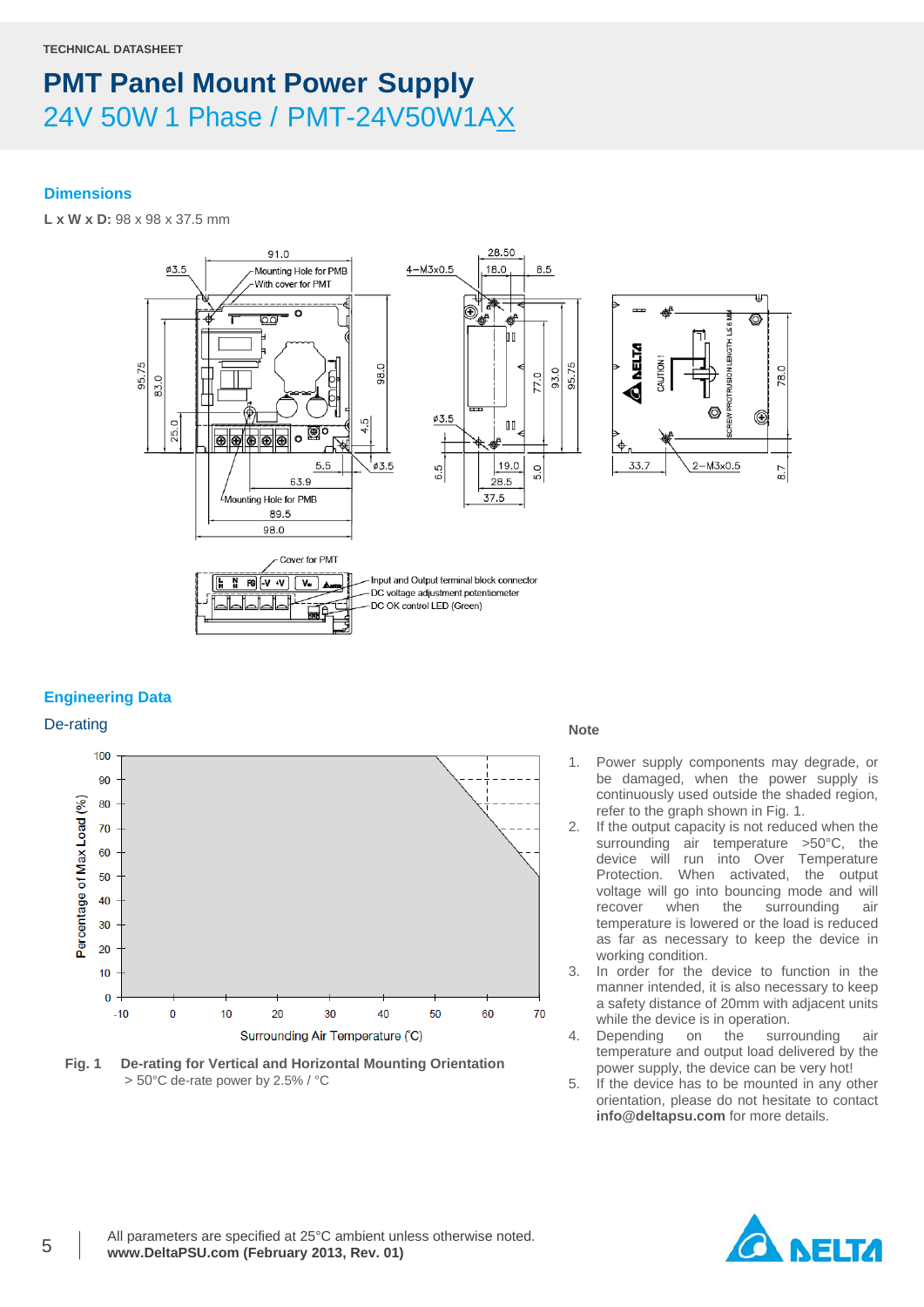#### **TECHNICAL DATASHEET**

### **PMT Panel Mount Power Supply** 24V 50W 1 Phase / PMT-24V50W1AX

### Output De-rating VS. Input Voltage



 No output power de-rating for the input voltage from 90Vac to 264Vac

### **Assembly & Installation**

Mounting holes for power supply assembly onto the mounting surface.

- Ⓐ The power supply shall be mounted on minimum 2 mounting holes using M3 screw minimum 5 mm length.
- Ⓑ This surface belongs to customer's end system or panel where the power supply is mounted.
- **Connector**







**Fig. 2.1 Side Mounting (Vertical) Fig. 2.2 Base Mounting (Vertical) Fig. 2.3 Side Mounting (Horizontal)**

### Improper Installations



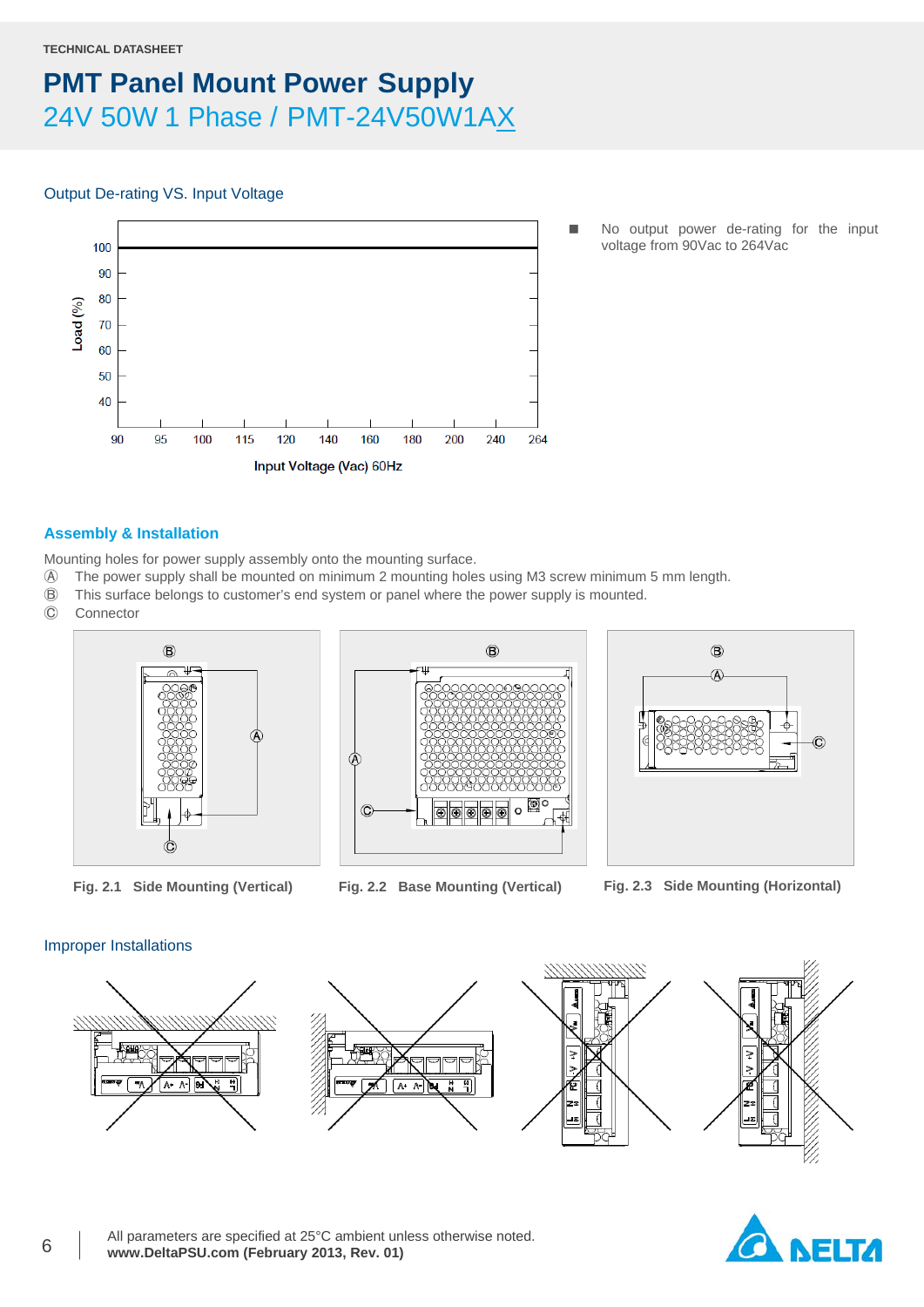

■ Only use M3 screw  $\leq$  X mm through the base mounting holes (Refer to the Screw Protrusion Length in the table below). This is to keep a safe distance between the screw and internal components.

### Connection & Screw Protrusion Data

| <b>Product Group</b><br><b>Item</b> |                                | <b>Connector Options</b> |                          |                          |  |
|-------------------------------------|--------------------------------|--------------------------|--------------------------|--------------------------|--|
| <b>PMT</b>                          |                                | A - Terminal Block       | G - Front Face*          | $H - Harness*$           |  |
|                                     | <b>AWG</b>                     | $22 - 12$                | $22 - 12$                | $22 - 18$                |  |
|                                     | Torque                         | 13Kgf.cm                 | 13Kgf.cm                 | $\overline{\phantom{0}}$ |  |
|                                     | Input Connector                | $\overline{\phantom{0}}$ | $\overline{\phantom{0}}$ | B3P5-VH(LF)(SN)          |  |
|                                     | <b>Output Connector</b>        | $\overline{\phantom{m}}$ | $\overline{\phantom{m}}$ | B2P3-VH(LF)(SN)          |  |
|                                     | Input Mating Connector         | $\qquad \qquad -$        | $\overline{\phantom{0}}$ | VHR-5N                   |  |
|                                     | <b>Output Mating</b>           | $\overline{\phantom{0}}$ |                          | VHR-3N                   |  |
|                                     | Input & Output Terminal        | $\overline{\phantom{m}}$ | $\overline{\phantom{0}}$ | SVH-21T-P1.1             |  |
|                                     | <b>Screw Protrusion Length</b> | 5mm (6mm Max)            | 5mm (6mm Max)            | 5mm (6mm Max)            |  |
| PML*                                | <b>AWG</b>                     | $22 - 12$                | $22 - 12$                | $22 - 18$                |  |
|                                     | Torque                         | 13Kgf.cm                 | 13Kgf.cm                 |                          |  |
|                                     | Input Connector                | $\overline{\phantom{0}}$ | $\overline{\phantom{0}}$ | B3P5-VH(LF)(SN)          |  |
|                                     | <b>Output Connector</b>        | $\overline{\phantom{m}}$ | $\overline{\phantom{0}}$ | B2P3-VH(LF)(SN)          |  |
|                                     | Input Mating Connector         | $\qquad \qquad -$        | $\overline{\phantom{m}}$ | VHR-5N                   |  |
|                                     | <b>Output Mating</b>           | $\overline{\phantom{m}}$ | $\overline{\phantom{0}}$ | VHR-3N                   |  |
|                                     | Input & Output Terminal        | $\overline{\phantom{0}}$ | $\overline{\phantom{m}}$ | SVH-21T-P1.1             |  |
|                                     | <b>Screw Protrusion Length</b> | 5mm (6mm Max)            | 5mm (6mm Max)            | 5mm (6mm Max)            |  |
| PMB*                                | <b>AWG</b>                     | $22 - 12$                | $22 - 12$                | $22 - 18$                |  |
|                                     | Torque                         | 13Kgf.cm                 | 13Kgf.cm                 | $\overline{\phantom{0}}$ |  |
|                                     | Input Connector                | -                        | $\overline{\phantom{0}}$ | B3P5-VH(LF)(SN)          |  |
|                                     | <b>Output Connector</b>        | $\overline{\phantom{m}}$ | $\overline{\phantom{0}}$ | B2P3-VH(LF)(SN)          |  |
|                                     | Input Mating Connector         | $\qquad \qquad -$        | $\overline{\phantom{0}}$ | VHR-5N                   |  |
|                                     | <b>Output Mating</b>           | $\overline{\phantom{m}}$ | $\overline{\phantom{m}}$ | VHR-3N                   |  |
|                                     | Input & Output Terminal        | $\overline{\phantom{0}}$ | $\overline{\phantom{m}}$ | SVH-21T-P1.1             |  |
|                                     | <b>Screw Protrusion Length</b> | 5 <sub>mm</sub>          | 5mm                      | 5mm                      |  |

\*Options

- To ensure sufficient convection cooling, always maintain a safety distance of 20mm from all ventilated surfaces while the device is in operation.
- The device is not recommended to be placed on low thermal conductive surfaces, for example, plastics.
- Prevent any foreign metal, particles or conductors to enter the device through the openings during installation. It can cause: Electric shock; Safety Hazard; Fire; Product failure.

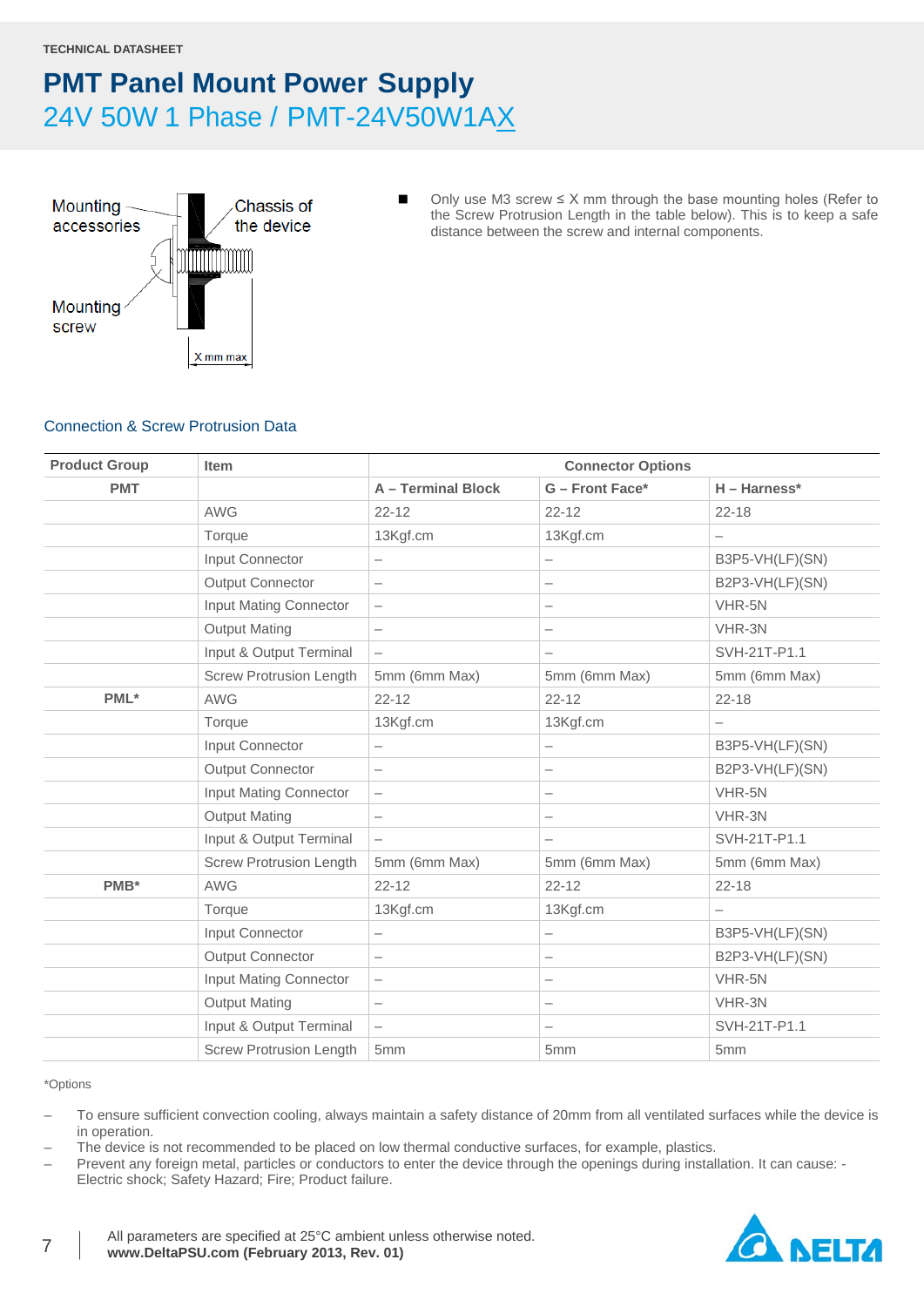### **Functions**

### Start-up Time

The time required for the output voltage to reach 90% of its set value, after the input voltage is applied.

### Rise Time

The time required for the output voltage to change from 10% to 90% of its set value.

### Hold-up Time

Hold up time is the time when the AC input collapses and output voltage retains regulation for a certain period of time. The time required for the output to reach 95% of its set value, after the input voltage is removed.

### ■ Graph illustrating the Start-up Time, Rise Time, and Hold-up Time



### Inrush Current

Inrush current is the peak, instantaneous, input current measured and, occurs when the input voltage is first applied. For AC input voltages, the maximum peak value of inrush current will occur during the first half cycle of the applied AC voltage. This peak value decreases exponentially during subsequent cycles of AC voltage.



#### Dynamic Response

The power supply output voltage will remains within  $±5\%$  of its steady state value, when subjected to a dynamic load from 0 to 100% of its rated current.



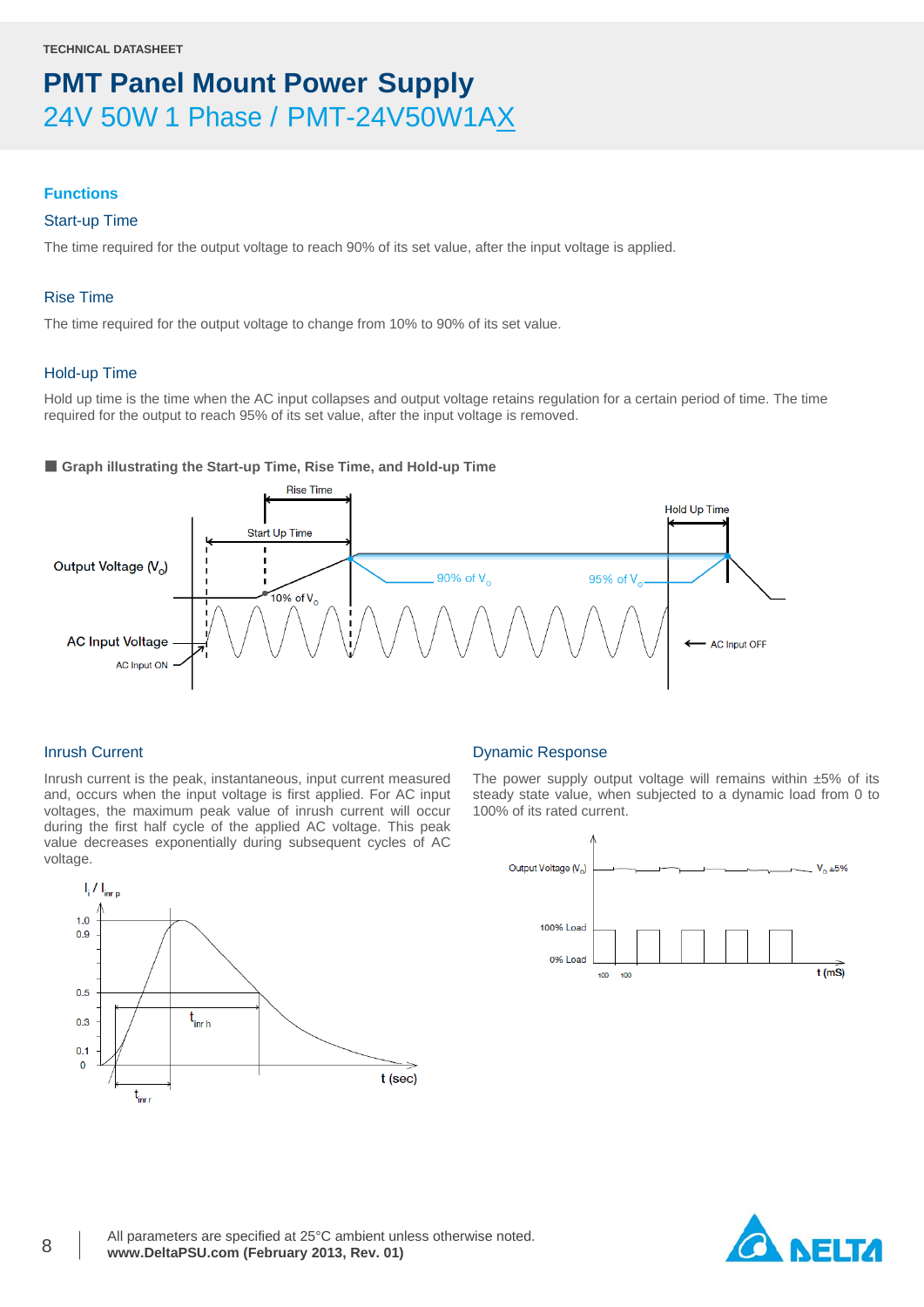### Overload & Overcurrent Protections

The power supply's Overload (OLP) and Overcurrent (OCP) Protections will be activated when output current exceeds 120% of  $I<sub>O</sub>$  (Max load). In such occurrence, the  $V<sub>O</sub>$  will start to droop and once the power supply has reached its maximum power limit, the protection is activated and the power supply will go into "Hiccup mode" (Auto-Recovery). The power supply will recover once the fault condition of the OLP and OCP is removed and  $I<sub>O</sub>$  is back within the specifications.



Additionally, if the  $I<sub>0</sub>$  is <120% but >100% for a prolong period of time (depending on the load), the Over Temperature Protection (OTP) will be activated due to high temperature on critical components. The power supply will then go into "Hiccup mode" until the fault is removed.

### Overvoltage Protection

The power supply's overvoltage circuit will be activated when its internal feedback circuit fails. The output voltage shall not exceed its specifications defined on Page 3 under "Protections".



### Over Temperature Protection

As mentioned above, the power supply also has Over Temperature Protection (OTP). This is activated when the overload condition persists for an extended duration and the output current is below the overload trigger point but >100% load. In the event of a higher operating condition at 100% load, the power supply will run into OTP when the surrounding air temperature is >50°C. When activated, the output voltage will go into bouncing mode until the operating surrounding air temperature drops to 50°C or output capacity is reduced as recommended in the de-rating graph.

### Short Circuit Protection

The power supply's output OLP/OCP function also provides protection against short circuits. When a short circuit is applied, the output current will operate in "Hiccup mode", as shown in the illustration in the OLP/OCP section on this page. The power supply will return to normal operation after the short circuit is removed.

### Operating Mode



### **Fig. 3 Redundancy / Parallel Operation Connection Diagram**

\*Vdrop will vary from 0.60V to 0.90V (Typical 0.65V) depending on the load current and surrounding air temperature.

#### **Redundancy Operation**

In order to ensure proper redundancy operation for the power supply unit (PSU), ensure that the output voltage difference between the two units is kept at 0.45~0.50V for 24V supplies. Follow simple steps given below to verify:

#### **Step 1.**

Measure output voltage of PSU 1 and PSU 2. If PSU 1 is the master unit, then  $V<sub>O</sub>$  of PSU 1 must be higher than PSU 2.

In order to set the output voltage, connect the power supply to 50% load and set the PSU 1 and PSU 2 output voltage.

#### **Step 2.**

Connect the right DRR module, 20A as per the system requirement to the power supply units PSU 1 and PSU 2 at  $V_{in}$  1 &  $V_{in}$  2 respectively.

#### **Step 3.**

Connect the system load from  $V_{\text{out}}$ . Please note that output voltage V<sub>out</sub> from DRR module will be  $= V_{\rm O}$  (output voltage of power supply) –  $V_{\rm drop}^*$  (in DRR module).